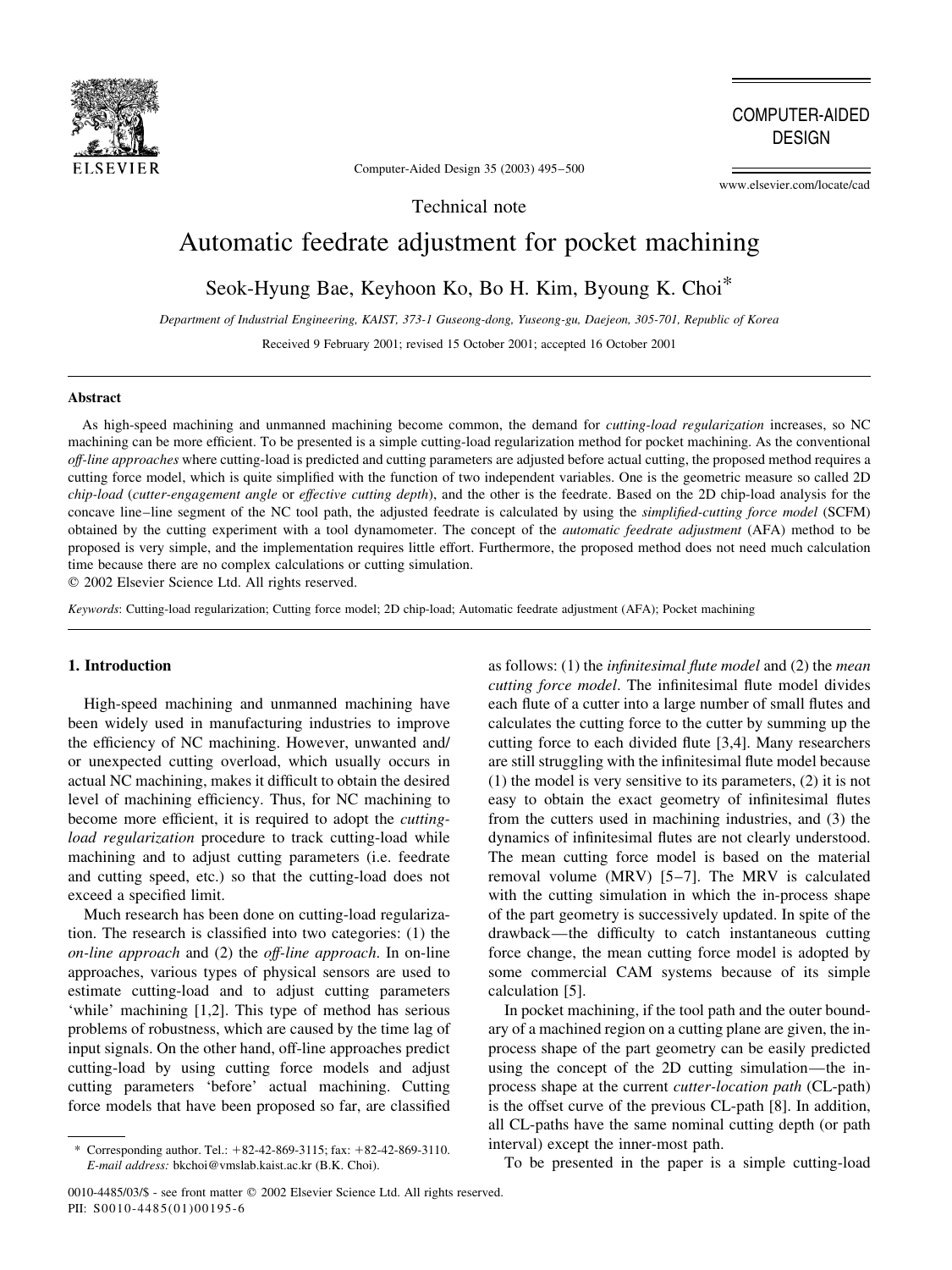

Fig. 1. Definition of 2D chip-loads.

regularization method for pocket machining, which is a kind of off-line approach. We assume that the cutting force is a function of two major independent variables. One is the geometric measure so called 2D *chip-load*, and the other is the physical measure, the feedrate—one of the most important cutting parameters affecting the cutting-load while machining. From the geometric analysis of a 2D chip-load, the change of chip-load along the tool path can be clarified. On the other hand, the simplified-cutting force *model* (SCFM), which is represented in the form of a nonparametric Bezier surface, is constructed through cutting experiments. Then, it is possible to adjust the feedrate of each NC block to maintain the cutting force below a specified limit using the SCFM based on the results of the 2D chip-load analysis.

The organization of the paper is as follows: the 2D chipload is defined and geometrically analyzed in Section 2. Presented in Section 3 is the construction procedure of the SCFM, which is used in the *automatic* feedrate adjustment (AFA) procedure explained in Section 4. To show the applicability of the proposed AFA method to pocket machining, an illustrative example is given in Section 5 followed by discussion and conclusion in Section 6.

## 2. 2D chip-load analysis

As noted earlier, the 2D chip-load is the geometric measure of cutting-load for 2D cutting such as pocket machining. In this study, two types of chip-loads are considered as follows: (1) the *cutter-engagement angle*  $\gamma$ , and (2) the *effective cutting depth*  $\delta_e$  (see Fig. 1). The cutterengagement angle relates to the contact area between a cutter and cutting material, whereas the effective cutting depth is an instantaneous MRV. For notational simplicity, the effective cutting depth is normalized with respect to the cutter radius. The cutter-engagement angle and (normalized) effective cutting depth satisfy the following relationship.

$$
\delta_{\rm e} = 1 - \cos \gamma \tag{1}
$$

The tool path (or CL-path) composed of line NC blocks (or CL-lines) can be divided into overlapped line-line segments. And each line-line segment can be classified



Fig. 2. Change of 2D chip-load in concave line-line segment.

into a concave segment or convex segment. Cutting overload occurs only in machining the concave segment because the two defined chip-load measures increase gradually as shown in Fig. 2.

As shown in Fig. 2, the connection point of two CL-lines of the concave line–line segment is a *concave point*, and the angle between the two CL-lines is a *concave angle*  $\alpha$ . According to the degrees of the concave angle, each lineline segment is classified again into the following two types: (1) the *independent type*—the cutter moving along the first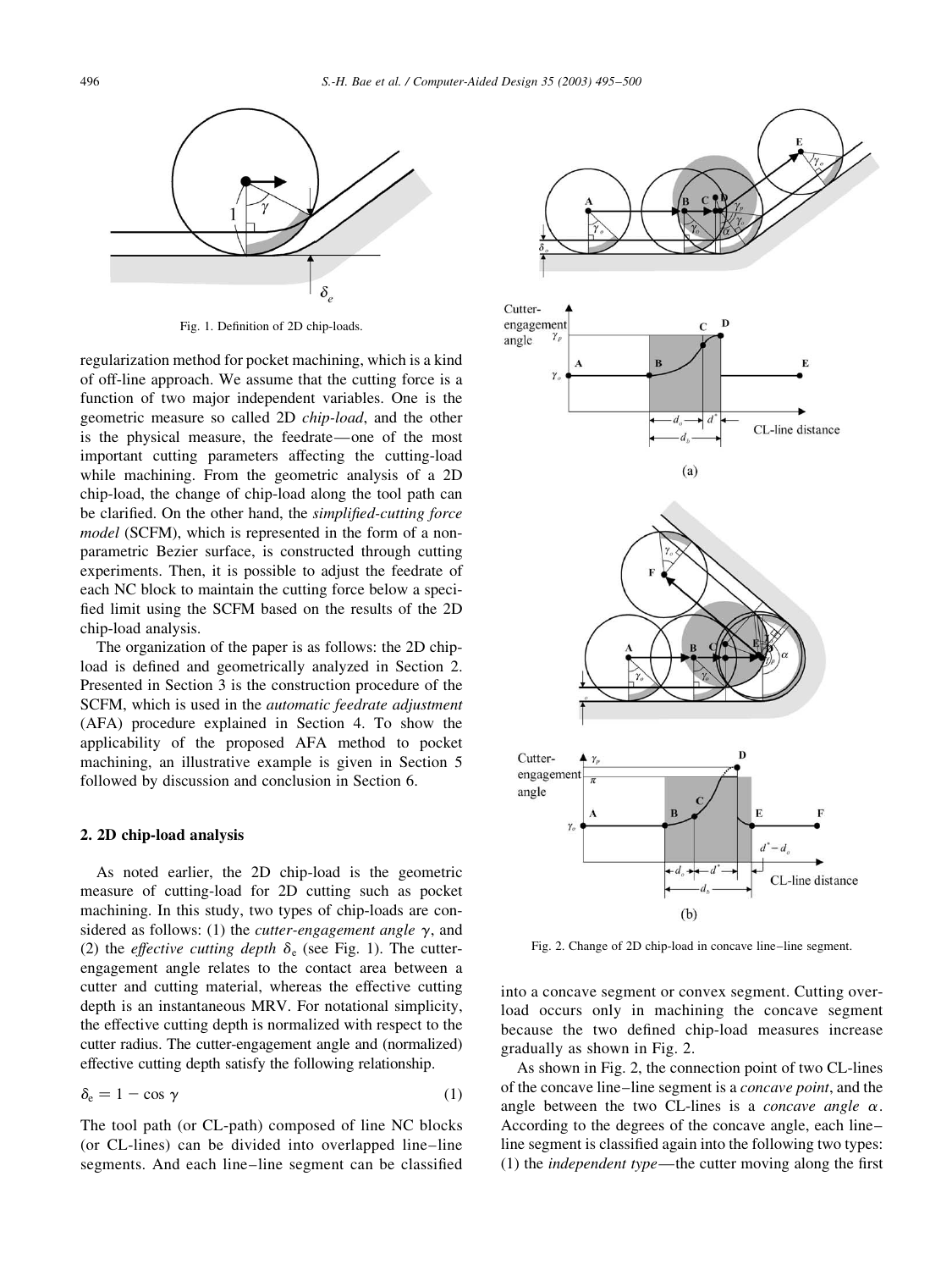Table 1 Summary of 2D chip-load analysis for concave line-line segment

|                                           | Independent type                                                            | Dependent type                                                         |
|-------------------------------------------|-----------------------------------------------------------------------------|------------------------------------------------------------------------|
| Classification criteria                   | $\alpha \geq 2 \tan^{-1}[\sqrt{\delta_0(2-\delta_0)}/\delta_0]$             | $\alpha < 2 \tan^{-1}[\sqrt{\delta_0(2-\delta_0)}/\delta_0]$           |
| Peak cutter-engagement angle $(\gamma_p)$ | $\min\{\alpha + \gamma_0, \pi\}$ where $\gamma_0 = \cos^{-1}(1 - \delta_0)$ | $\min\{\pi + (\alpha/2) - \cos^{-1}[\delta_0/2 \cos(\alpha/2)], \pi\}$ |
| Braking distance $(d_h)$                  | $\sqrt{\delta_0(2-\delta_0)}$ + $\delta_0$ tan ( $\alpha/2$ )               | $2\delta_0$ tan $(\alpha/2)$                                           |

CL-line does not invade the area to be machined by the cutter along the second CL-line, and (2) the *dependent* type—the cutter moving along the first CL-line invades the second machined area. In the independent type (see Fig. 2a), the cutter-engagement angle increases gradually until the cutter reaches the concave point, in the section called the *transient range*, and maintains a constant value in the other range. The length of the transient range is called the *braking distance*  $d<sub>b</sub>$  because the feedrate corresponding to the transient range is required to be reduced so that the peak cutting force does not exceed the specified limit. On the other hand, the dependent type has the additional braking distance  $\overline{DE}$  because the transient range remains after the cutter reaches the concave point (see Fig. 2b). Summarized in Table 1 are the results of the 2D chip-load analysis for the concave line-line segment [9]. Where the symbols  $\delta_0$  and  $\gamma_0$  indicate the nominal values of the effective cutting depth and cutterengagement angle, respectively.

#### 3. Simplified-cutting force model

In the study, we propose the SCFM, which is a singlevalued function having two independent variables. One is the geometric measure, and the other is the physical measure. As the geometric measure, the 2D chip-load (cutter-engagement angle or effective cutting depth) is used, and as the physical measure (*i.e.* cutting parameters), the feedrate is chosen. The revolution-per-minute (RPM), another theoretical control variable of cutting-load, is not selected as the physical variable because the change of the RPM requires the spindle gear change while machining, which may cause machined-surface quality deterioration.

Shown in Table 2 is the cutting force table for the

Table 2 Cutting force table obtained by cutting experiment

|                     |            | Feedrate (mm/min) |       |       |       |  |
|---------------------|------------|-------------------|-------|-------|-------|--|
| Cutting force $(N)$ |            | 50                | 100   | 150   | 200   |  |
| $\delta_e$          | 0.1(3/30)  | 3.49              | 5.27  | 6.52  | 7.05  |  |
|                     | 0.2(6/30)  | 4.52              | 6.73  | 8.36  | 9.56  |  |
|                     | 0.3(9/30)  | 5.20              | 7.72  | 9.75  | 11.55 |  |
|                     | 0.4(12/30) | 5.62              | 8.59  | 10.47 | 12.53 |  |
|                     | 0.5(15/30) | 5.88              | 9.14  | 11.45 | 13.62 |  |
|                     | 1.0(30/30) | 6.61              | 10.14 | 12.94 | 16.35 |  |

SCFM obtained by the experiment using a tool dynamometer (see Fig. 3), which will be used for the pocket machining given in Section 5. The cutter used in the experiment is a HSS (high speed steel) flat endmill having two flutes with a 60 mm diameter. The cutting material is pre-hardened steel, called HP4, of which the tensile strength is  $90-100 \text{ kg/mm}^2$  and the hardness is  $26-32$  H<sub>R</sub>C. The axial depth-of-cut and RPM are 3 mm and 300, respectively. The level of the feedrate should be determined in the feasible range. In this experiment, a four-level feedrate is selected (50, 100, 150, 200 mm/min). On the other hand, the effective cutting depth is selected as the 2D chip-load, and a six-level cutting depth is selected (0.1, 0.2, 0.3, 0.4, 0.5, 1.0), where the maximum level of the cutting depth is set as the cutter radius of one based on our previous observation [10]: the cutting force does not increase if the cutting depth exceeds the cutter radius.

From the cutting force table obtained by the cutting experiment, the SCFM is constructed in the form of the non-parametric Bezier surface [11]. Shown in Fig. 4 is the SCFM generated from Table 2, where the  $x$ -,  $y$ -, and  $z$ -axis present the effective cutting depth, feedrate, and cutting force, respectively.

#### 4. Automatic feedrate adjustment procedure

This section describes the AFA procedure that adjusts the feedrate of each NC block for maintaining the cutting force below a specified limit using a SCFM. As shown in Fig. 5, the procedure consists of the following three steps:

## 4.1. Step 1. Generation of iso-cutting force curve

This step generates the iso-cutting force curve of a cutting force limit from a SCFM. The cutting force limit is calculated from the nominal feedrate and nominal cutting depth, or the maximum allowable value for the cutter size, and the iso-cutting force curve is generated by the intersection operation between the non-parametric Bezier surface representing the SCFM and the horizontal plane having the  $z$ -axis value of the cutting force limit.

#### 4.2. Step 2. Calculation of peak-effective cutting depth

This step calculates the peak-effective cutting depth of each concave line-line segment in the pocketing tool path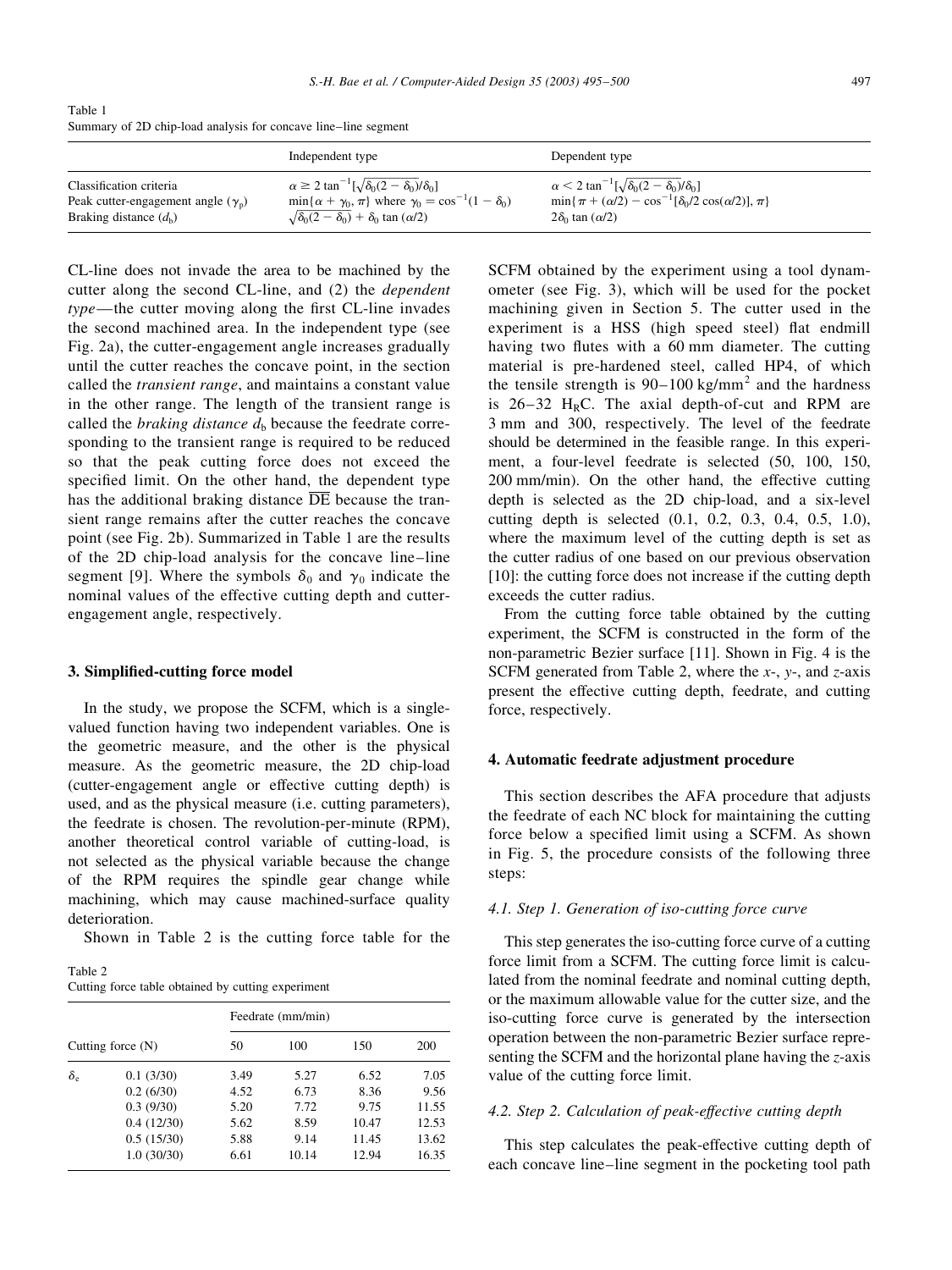

Fig. 3. Apparatus for cutting experiments.

via Eq.  $(1)$  and the peak cutter-engagement angle equations in Table 1.

## 4.3. Step 3. Adjustment of feedrate

This step determines the feedrate matching the peakeffective cutting depth in the iso-cutting force curve, and inserts an NC block corresponding to the transient range whose length is the braking distance. And to the other ranges of the original NC block, the nominal feedrate is assigned.



Fig. 4. Non-parametric Bezier surface representing SCFM.



Fig. 5. Proposed AFA procedure.

## 5. An illustrative example

To show the applicability of the proposed method, this section gives an example of pocket machining. Shown in Fig. 6a is a CAD model, a TV front mask cabinet consisting of 247 trimmed surfaces where the width, length, and height of the CAD model are 840, 730, and 150 mm, respectively. And shown in Fig. 6b is the pocketing tool path generated on the cutting plane with a  $z$ -axis value of 15 mm below the top. To generate the tool path having the *contourparallel offset* (CPO) topology [12], the 2D cutting simulation approach [8] is used. The used tool is a flat endmill with a 60 mm diameter, and the path interval is 15 mm so that the nominal cutting depth is 15 mm. The generated tool path consists of 2967 NC blocks and its length is 22,020.35 mm.

In this case, an experienced NC operator set the feedrate at 155 mm/min for the unmanned machining without any tool breakage or impaired surface quality, and the total machining time is 142.07 min. Whereas, applying the proposed AFA procedure with the SCFM in the previous section, the total machining time is 118.89 min. It is the saving of the machining time of 16.3% with respect to



Fig. 6. An illustrative example of TV front mask cabinet.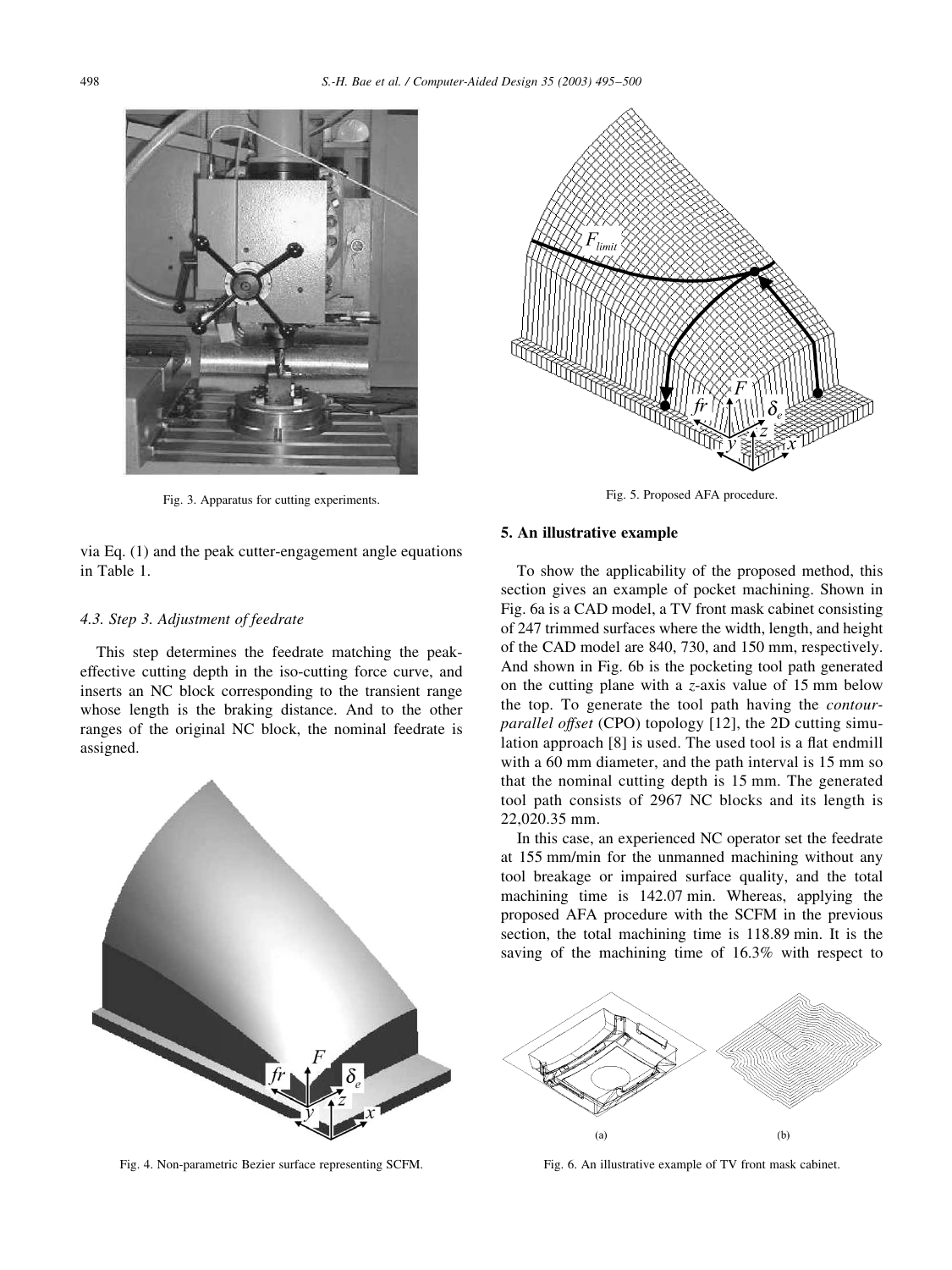



Fig. 7. Effective cutting depth and adjusted feedrate.

the machining without AFA. Clearly, the more the ratio of the total length of braking distances to that of the whole tool path decreases, the more the saving of the machining time (i.e. the effect of AFA) increases.

Shown in Fig. 7a is the 2D chip-load (i.e. the effective cutting depth) on the tool path. The effective cutting depth (normalized with respect to the cutter radius) ranges from 0.5 to 1. Shown in Fig. 7b is the adjusted feedrate by applying the proposed AFA procedure where the feedrate ranges 155-200 mm/min. The nominal values are indicated as green color in both the images. Fig. 7a and b look like the inverse images of each other because the lower feedrate, indicated by the blue color, is assigned to the region where the effective cutting depth is higher as indicated by the red color.

And shown in Fig. 8a is the image of resulting cutting force with the proposed AFA procedure. With the comparison to the cutting force image without AFA (see Fig. 8b), we can see that by applying the proposed AFA procedure, the cutting-load (or cutting force) is successfully regularized below the calculated cutting force limit 13.25 N (indicated by green color).





Fig. 8. Resulting cutting force images.

#### 6. Conclusion and discussion

Proposed in the paper is an off-line approach type cuttingload regularization method for pocket machining. Like the conventional off-line approaches, the proposed method also requires a cutting force model, which is quite simplified with the function of two independent variables. One is the 2D chip-load (the cutter-engagement angle or effective cutting depth) and the other is the feedrate. The SCFM is easily obtained by the cutting experiment using a tool dynamometer for the given cutter and cutting material while some cutting parameters are specified by NC operators.

For pocket machining, we can assume the in-process shape of the part geometry is recognized without any cutting simulation. 2D chip-load analysis for the concave line-line segment shows the precise peak chip-load value and braking distance where the feedrate has to be reduced for the resulting cuttingload being smoothed. To assign the feedrate corresponding to the peak chip-load to the whole transient range looks somewhat 'conservative', however, the loss of the machining time can be ignored when the total length of braking distances is comparatively small to that of the whole tool path.